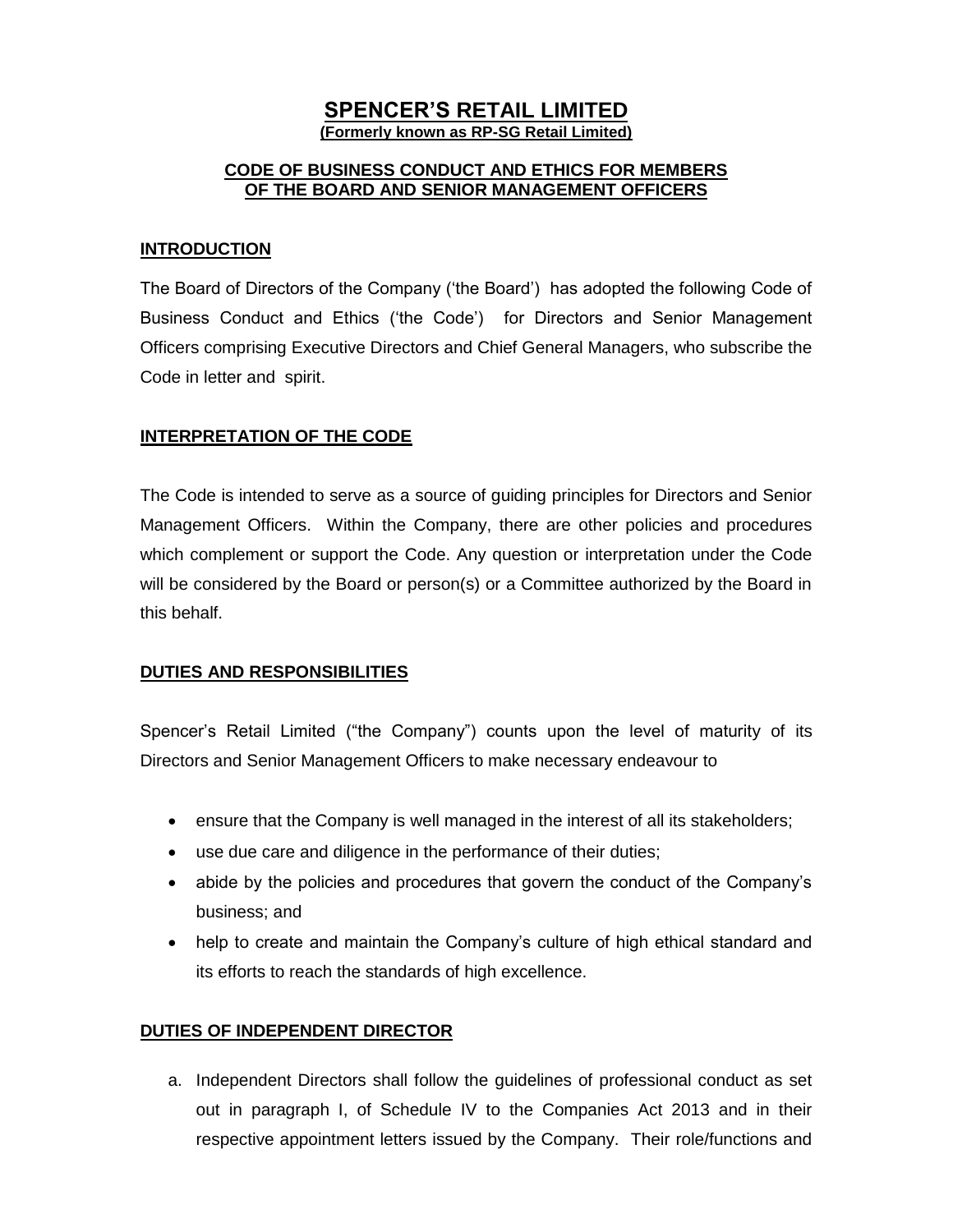duties shall be as stipulated in paragraphs II and III respectively of the said Schedule.

b. Independent Directors shall hold at least one meeting in a year without the attendance of non independent directors. The provisions laid down in paragraphs VII of Schedule IV will apply to such meetings of Independent Directors.

# **CONFLICT OF INTEREST**

- $\triangleright$  Directors and Senior Management Officers will perform their duties conscientiously and endeavor to avoid having their private interests interfere with that of the Company or their ability to perform the duties and responsibilities objectively and effectively.
- $\triangleright$  The Company depends upon the integrity of its Directors and Senior Management Officers who have knowledge of any decision or activity of the Company that involves or might involve a conflict of interest.
- $\triangleright$  Yet for general guidance, it may be added that a "conflict of interest can occur when a Director's or a Senior Management Officer's personal interest is adverse to or may appear to be adverse to the interests of the Company as a whole (for example, personal use of the Company assets), or, a Director or his/her relative as defined by the Companies Act, 2013 or a Senior Management Officer receives improper personal benefits as a result of his/her position in the Company (for example, receiving any personal benefit from a person or a firm seeking to do business with the Company).
- $\triangleright$  Every Director shall disclose all the circumstances that constitute an actual or apparent conflict of interest. Such disclosure shall be made to the Board or any Committee formed by the Board.

#### **CORPORATE OPPORTUNITIES**

Directors and Senior Management Officers shall not: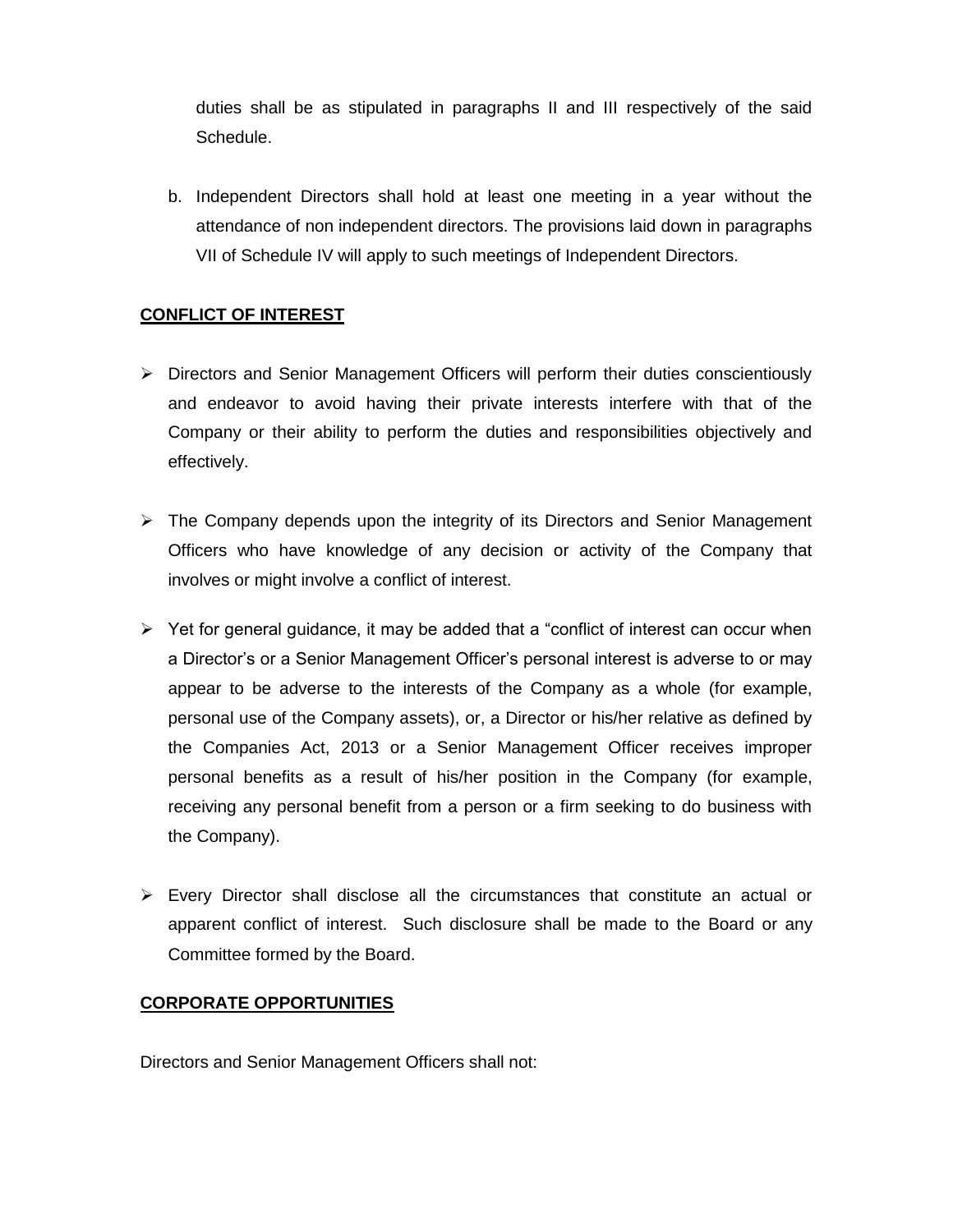- (a) take for themselves or other organizations opportunities that are discovered through use of the Company property, Company information or his/her position as a Director / Senior Management Officer; or
- (b) use the Company's property or information for personal gain; or
- (c) compete with the Company for business opportunities.

# **STATUTORY COMPLIANCE**

- Directors and Senior Management Officers shall oversee and endeavor to ensure compliance with applicable laws, rules and regulations including the Company's Code on Insider Trading as applicable to them.
- $\triangleright$  Directors and Senior Management Officers are expected to be sufficiently conversant with any legislation that involves their work, to regularize potential liabilities and to know when to seek expert assistance.
- $\triangleright$  In case of knowledge or apprehension of any material violation of any law, rule or regulation, every Director and Senior Management Officer shall bring the matter to the attention of the Board.

#### **FINANCIAL REPORTING & RECORDS**

Directors and Senior Management Officers shall ensure that:

- The Company and its Officers prepare and maintain accounts of the Company's business affairs fairly and accurately in accordance with the accounting and financial reporting standards which represent the generally accepted guidelines, principles, standards, laws and regulations of India;
- **Internal accounting and audit procedures fairly and accurately reflect all of the** Company's business transactions and disposition of assets. All required information are accessible to Company's Auditors and other authorized parties and government agencies. There shall be no willful omission of any Company transactions from the books and records, no advance income recognition, and no hidden bank accounts and funds.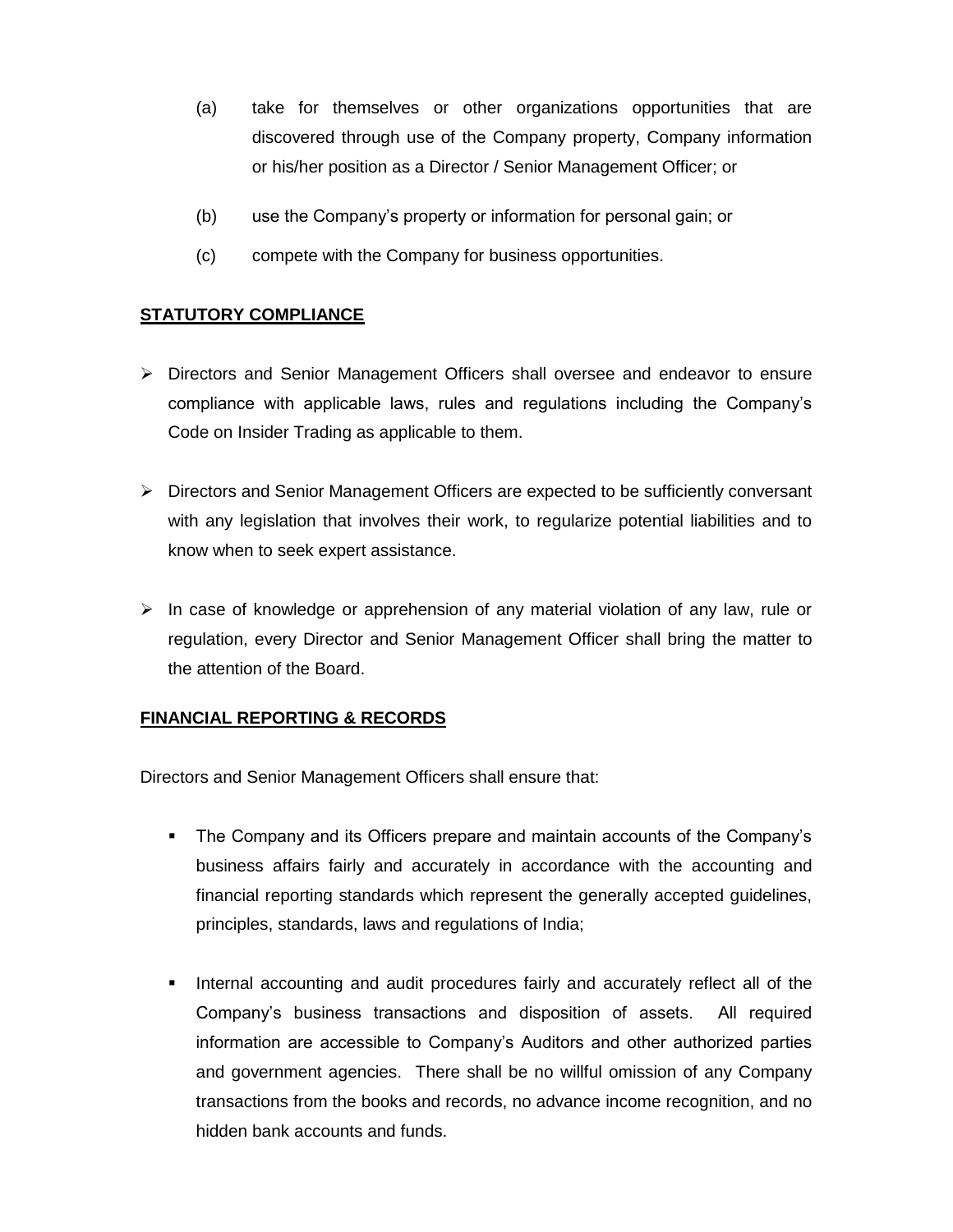### **INTEGRITY OF DATA FURNISHED**

While discharging their duties, every Director and Senior Management Officer shall ensure, at all times, the integrity of data or information furnished by him to the Board and/or any other person(s)

## **CONFIDENTIALITY**

- Directors and Senior Management Officers shall maintain confidentiality of information received by them in carrying out their duties and responsibilities except where disclosure is approved by the Company or legally mandated or for media coverage without violating stock exchange listing restrictions or if such information is in the public domain.
- $\triangleright$  The confidential information includes all non-public information that might be of use to someone at the cost of the Company or harmful to the Company or its associates. The use of such confidential information for the benefit of Directors and Senior Management Officers or divulging the same is also prohibited.
- $\triangleright$  Every Director and Senior Management should deal fairly and should not take unfair advantage of anyone through manipulation, concealment, misrepresentation or any other unfair dealing practice.

#### **ILLEGAL / UNETHICAL BEHAVIOUR**

Directors and Senior Management Officers should promote ethical behavior and take steps to ensure that the Company :

- (a) encourages employees to talk to supervisors, managers and other appropriate personnel when in doubt about the best course of action in a particular situation.
- (b) encourages employees to report violations of law, rules, regulations or the Company's Code of Conduct to appropriate personnel.